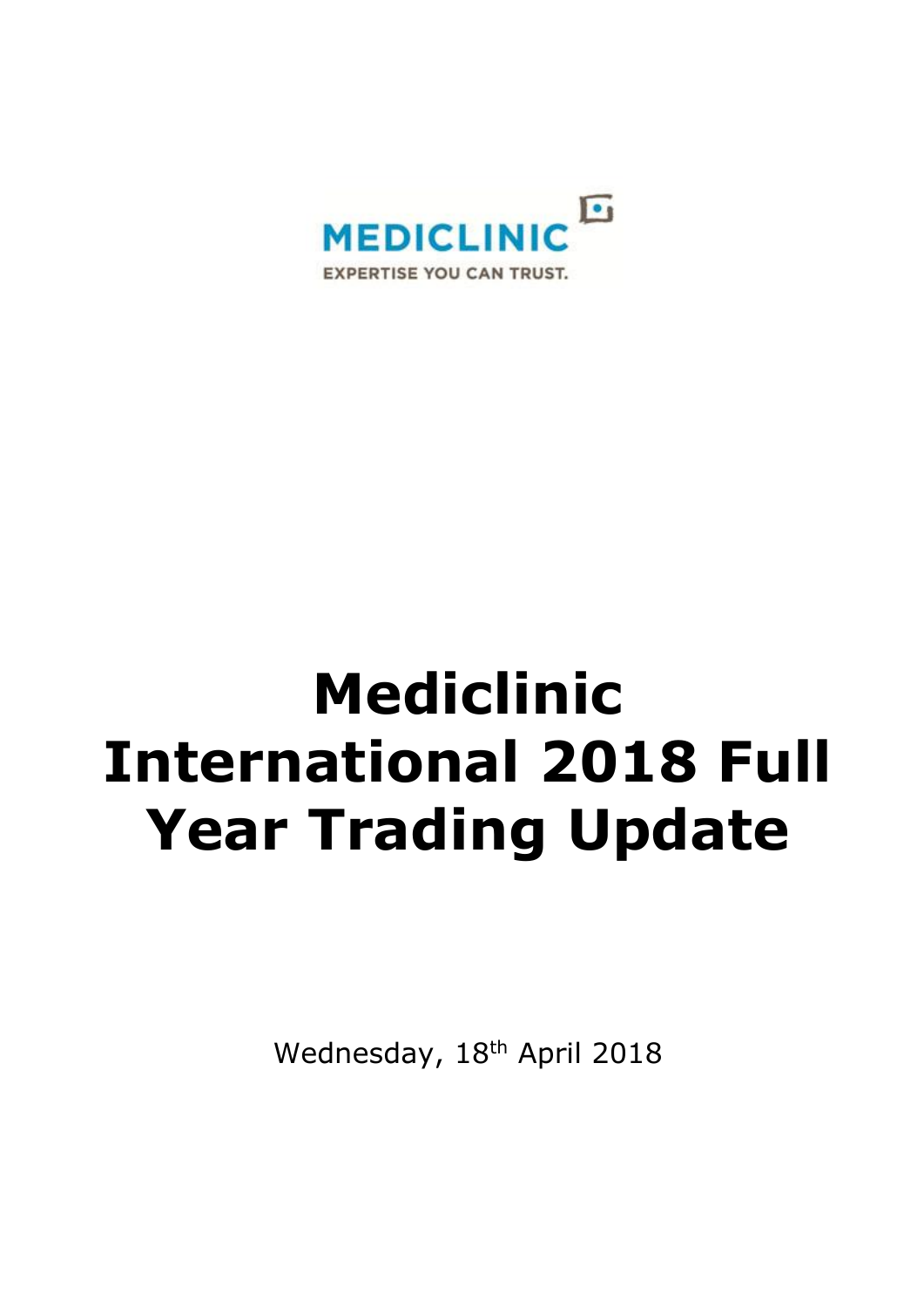## **Trading Update**

#### Danie Meintjes

*CEO*

Thank you. Good morning everybody, and thank you for joining us this morning following the release of the Mediclinic International 2018 Full Year Trading Update. With me on the call Jurgens Myburgh, our Group CFO, and also James Arnold, Head of Investor Relations in London. First of all, apologies that we started a couple of minutes late. We still had a number of people in the queue, and I think some more people will join. And then secondly, I've got a bit of a flu, so hopefully my voice will last, so just bear with me. Thirdly, let me take you through the highlights of today's announcement. I will then hand over to Jurgens to run you through the numbers, and after that we will take questions from the lines.

The demand for the provision of quality healthcare services continues to increase and is driven by factors including, as you all know, aging population, growing disease burden and new technologies. Mediclinic is the largest independent pan-EMEA private healthcare service group, with market-leading provisions across all three of our operating divisions, is well positioned to benefit from these trends. With our relentless focus on patient safety, excellent clinical performance, and sustainable and efficient operating practices, Mediclinic expects to continue to create long-term shareholder value.

If we now move on to the update of the year, at the Group level we expect to deliver adjusted financial results for the year marginally ahead of the expectations. And one of the key drivers for this is the biggest achievement, and one of the biggest achievements this year by far, has been the turnaround of the Abu Dhabi business, which provided a significant second-half contribution. That business today is very different to the one that was operating some 18 to 24 months ago. The Middle East team have done an exceptional job to integrate the previous Al Noor business with our long-established Dubai operations.

We've aligned the Abu Dhabi business to the sustainable business and operating practices that we adhere to globally. We restructured the cost base. The doctors we successfully recruited to the business are delivering high-quality clinical care and services. The new doctor remuneration programme was implemented. Staff across the business are engaged and excited to work for Mediclinic, and the refurbishment of the facilities has had a positive effect on the business in addition to the rebranding that was completed during the year. The basic plan strategy that we informed you about is clearly working, which will enhance the quality of our revenues over the long term.

As a result of all these changes and investments that we clearly set out to undertake some 18 months ago, we are now seeing the benefits as momentum in the Abu Dhabi business performance begins to accelerate. It's all the work, not forgetting, in the Middle East, and the other half of the division, our established Dubai business, again performed strongly, and we expect that to continue.

A significant piece of the positive news today is the announcement that the 182-bed Mediclinic Parkview Hospital in Dubai is now some six months ahead of schedule and is expected to open around October this year. That achievement is again a testament to the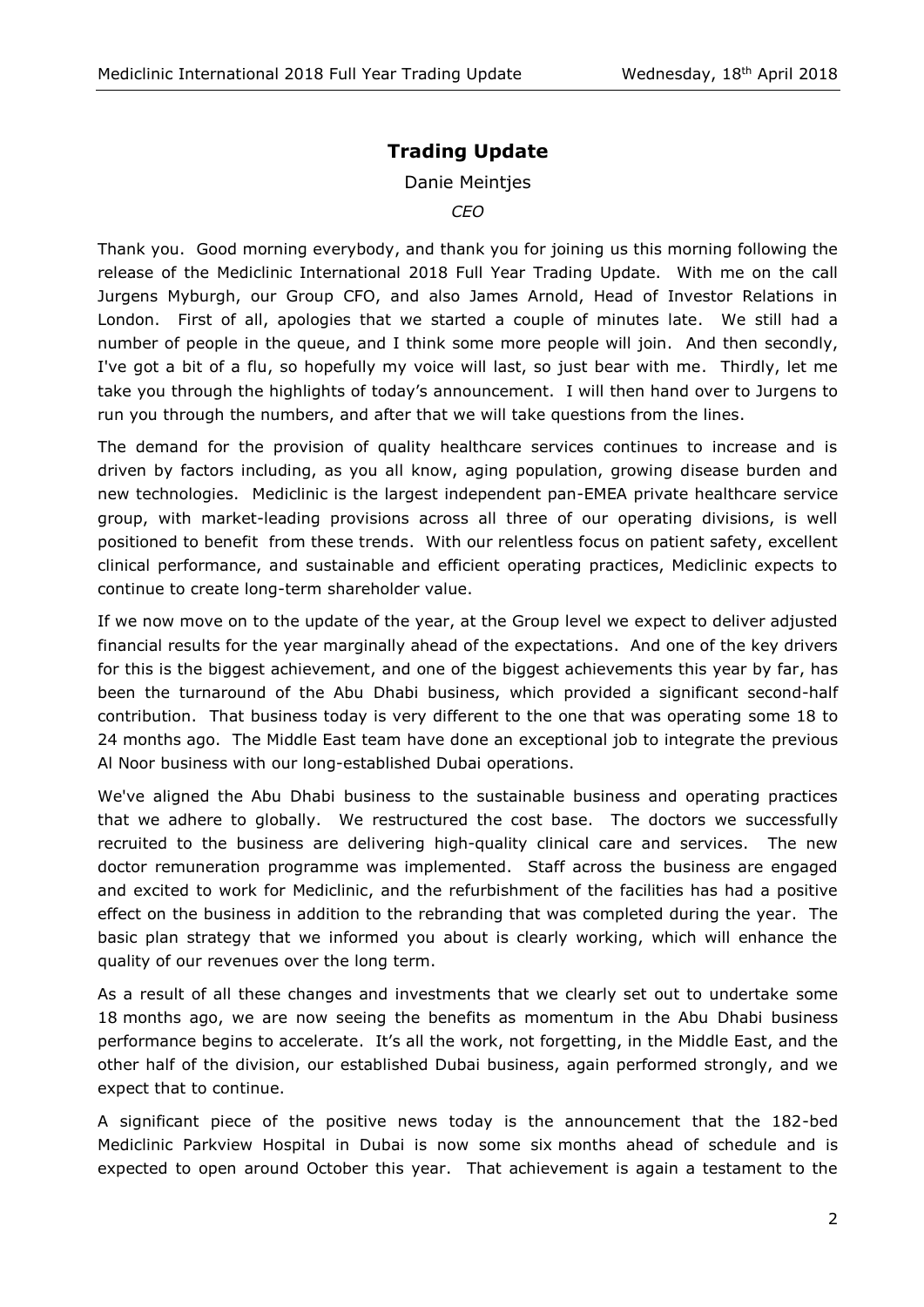team on the ground and the many contractors that have worked on the project. The hospital will extend the tertiary care Mediclinic delivers in Dubai, reinforcing our position as a numberone healthcare service provider in the Emirate.

The location of that hospital is significant: the rapid growing New Dubai, the area in the south of Dubai where new schools and commercial developments are being built. The hospital will provide services to a currently estimated population of 800,000 UAE nationals and expatriates living in the 10 km radius from the hospital. The hospital is located on one of the main arterial routes between Abu Dhabi and Dubai and the northern Emirates, in addition of being a key thoroughfare between the affluent areas of Jumeirah, Umm Suqeim and a number of flourishing inland new communities.

Having exceeded [inaudible] against the financial targets we set ourselves for the year in the Middle East division, achieving a near-100 basis points of improvement in the EBITDA margin, I'm extremely excited by this positive momentum in the business, and I expect it to deliver sustainable growth going forward.

If we then switch to Hirslanden, our Hirslanden division in Switzerland remains the largest private healthcare provider in the country, delivering high standards of clinical care and services to an aging and wealthy population in a mature market. I'm pleased to say that Hirslanden performed in line with expectation during the second half of the year.

In Switzerland this year, as we highlighted previously, the outpatient regulatory environment began evolving, with a number of initiatives coming into effect. The TARMED tariff reduction for outpatient treatments became effective on  $1<sup>st</sup>$  January this year. We've therefore had three months of impact in this year's numbers, and a further nine months in the next year's numbers, before the total estimated 12-month impact of around 25 million Swiss francs will be in the base.

The out-migration of focus – out-migration of care focus in Switzerland has impacted the Hirslanden business, and the reintroduction of various lists of procedures that will only be reimbursed at outpatient tariffs or the TARMED tariffs, compared to the previously inpatient tariffs. The latter began to be phased in by the canton of Lucerne in July this year – or last year – and on  $1<sup>st</sup>$  January, four additional cantons implemented list of procedures, including the canton of Zurich, with the government expecting to formally initiate a national framework of around six procedures from  $1<sup>st</sup>$  January 2019. We will continue to monitor the impact of these trends in the regulatory environment, and Hirslanden will have to adapt accordingly. As such, the division continues to invest in the well known and well reported Hirslanden 2020 strategic programme as part of the strategy to adapt, whilst delivering cost savings and operational efficiencies.

Then finally, turning to Southern Africa. In Southern Africa the second half of the year was stronger than what we forecasted, and as a result, revenue growth for the year was around 5% ahead of our expectations. Once again the team did a great job on managing the costs and driving efficiencies across the business, delivering stable EBITDA margins on last year, which was around 21.2%.

As with our other divisions, Mediclinic Southern Africa is one of the leading private healthcare providers in the market, and we are proud of our reputation and the recognition we get from patients and funders alike for the exceptional quality of care and services they receive when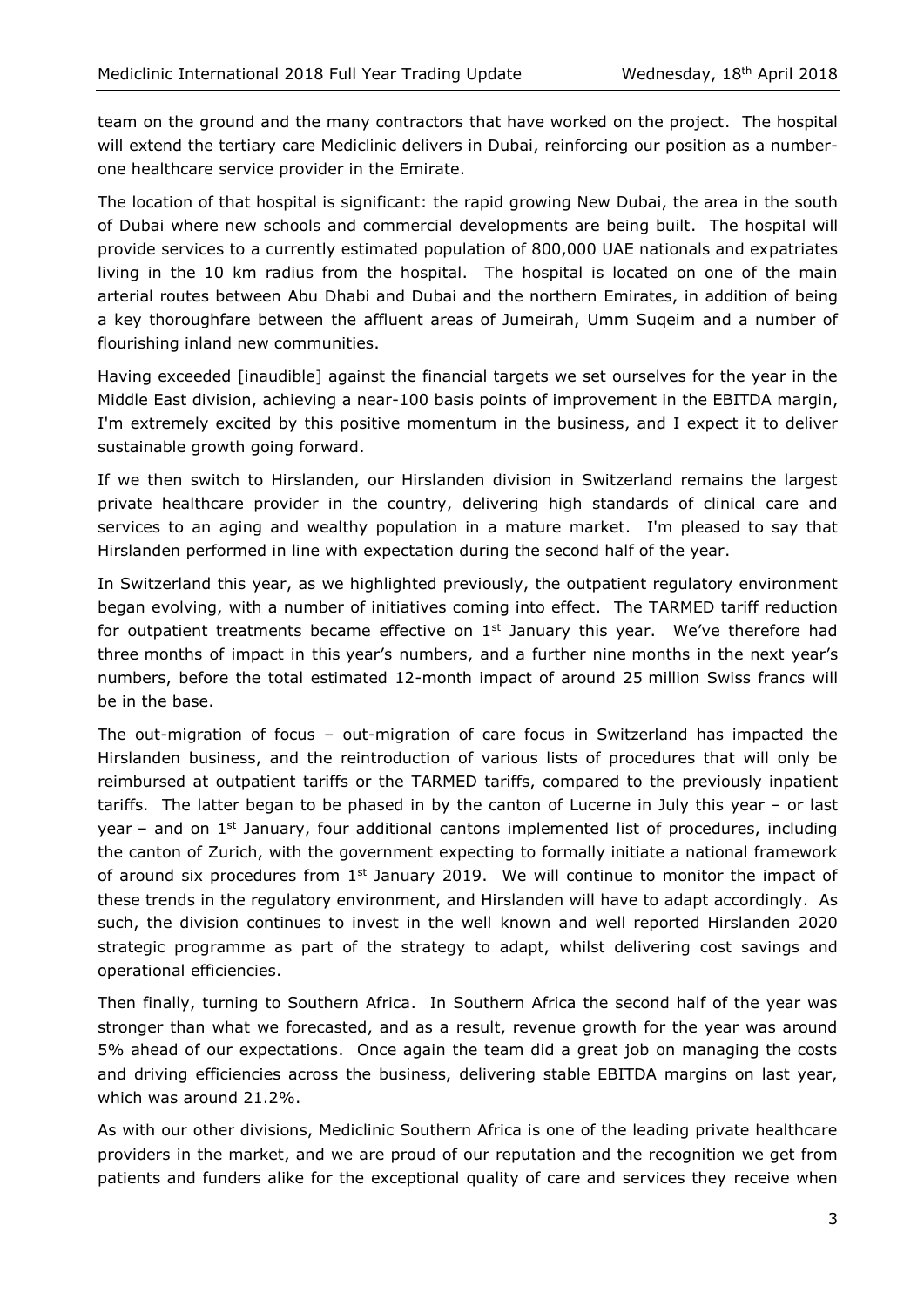they visit our facilities. The division continues to invest across its infrastructure to maintain and upgrade facilities. The opportunities for growth in Southern Africa have been limited in the past by the macroeconomic environment and the stagnant medical insurance membership, but despite this we have continued to perform well and review investment options across the continuum of care, including primary, sub-acute and day clinic facilities.

We already have two day clinics, and we plan to roll out five more over the coming few years, collocated with some of our [inaudible] hospitals. We are awaiting the conclusion of the Competition Commission's reviews into our proposed acquisition of the Matlosana Medical Services three hospitals in Klerksdorp, as well as the Intercare investment in the day hospitals and sub-acute business. On that note, we also await the report – the draft report from the long-awaited Health Market Inquiry at the end of this month.

So in summary, a year full of good achievements and, despite the regulatory backdrop, many positives to look forward to in the future. That concludes my summary of the overview, and I now hand over to Jurgens to take you through the numbers.

## **Financial Update**

#### Jurgens Myburgh

*CFO*

Thank you very much, Danie, and good morning to everyone from my side. Firstly, just to remind you that all the numbers that we're presenting today are provisional and represent the latest financial estimates, and have not been reviewed or reported on by our external auditors. And also the references we make here to amounts specifically indicated are on an adjusted basis.

On to the results. At the Group level, we expect to deliver EBITDA and earnings per – revenue EBITDA and earnings per share numbers for the year marginally ahead of expectations, as Danie mentioned earlier, for the year ended 31 March 2018, with a significant second-half improvement from the Middle East division.

Taking each division in order and finishing with the group as a whole, we start with Switzerland. As previously indicated, Hirslanden's FY18 performance was impacted by the timing of the Easter period, a subdued summer market, the continued change in insurance mix and the evolving changes in the regulatory environment. To this end we continue to minute, monitor and adapt, as Danie said earlier, our business model to the pace of regulatory change. The continued investment in Hirslanden 2020 is part of the long-term strategy to adapt to this changing environment, whilst also delivering operational efficiencies for the division over time.

The team in Switzerland has done a good job despite these challenges to deliver results in line with expectations. In this year, in FY18, Hirslanden is expected to deliver a revenue increase of around 1.8% to 1.7 billion Swiss francs, with an EBITDA margin expected to be around 18.3% reflecting the current market and regulatory trends I've mentioned, as well as the ongoing costs associated with the Hirslanden 2020 strategic project. It's worth adding that we've been pleased with the operational performance of the Linde hospital since it was acquired at the end of June last year, and it's being successfully integrated into the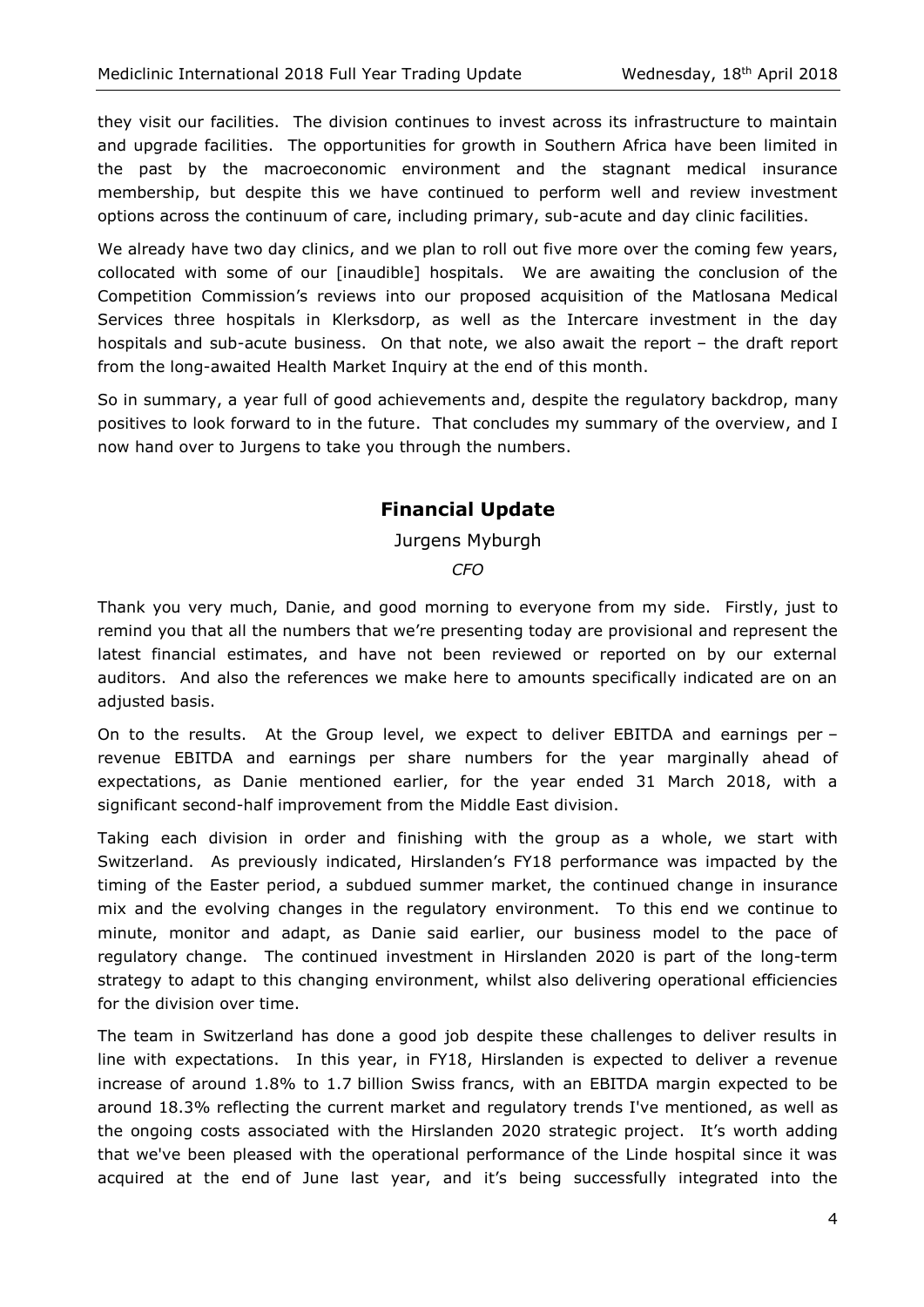Hirslanden division. Looking ahead to FY19, we expect modest revenue growth at Hirslanden as a result of the regulatory market trends more than offsetting the benefits of cost-saving efficiency, and the EBITDA margin for next year is expected to contract by around 100 basis points from the 18.3 that I referenced earlier, and targeted to improve from FY20 onwards.

Moving on to South Africa then, the revenue growth for the second half was stronger than we forecast back in November, which resulted in an expected full-year growth of around 5%. I'm pleased to say that the team continue to deliver on the efficiency gains achieved in the first six months, which has resulted in the full-year EBITDA margin expected to remain stable on last year's 31.2%. In FY19 – next year – we expect to see similar margin stability, with revenue growth forecast to come from incremental PPD[?] increases, largely as a result of the increase in productive days combined with tariff increases broadly in line with inflation.

Finally to the Middle East, which Danie's spoken about as well. I just want to echo Danie's earlier comments: we've overcome the operational challenges in the Abu Dhabi business that we faced since the combination back in 2016. The changes that we implemented in the Abu Dhabi business during the prior year to align with our established Dubai business of Mediclinic Middle East have laid the foundation, as I've said in numerous conversations, for sustainable long-term delivery.

After reaching an inflection point, the second-half revenue Middle East is expected to grow by around 6% comparatively and around 12% sequentially, which highlights the positive momentum we expected to see in the second half of the year. For the full year in 2018 we expect, therefore, revenue to increase by 1% to 3.1 billion Dirhams, in line with the guidance we gave at the start of the year. And our FY18 EBITDA margin is expected to increase by almost 100 basis points to 12.5% following the strong second-half performance.

One area we provided disclosure on previously is the receivables of the Middle East business, largely in relation to the higher-than-desired rejection rates for invoices. We've made good progress in this area and will continue to do so, and we expect to be marginally ahead of our guidance we gave at the half-year results in relation to the bad debt impairment charge for the full year. I'll update you on this when we go through the results in May.

The Middle East division is now entering a growth phase underpinned by continued performance in the established Dubai business, as Danie said; significant improvement in the Abu Dhabi business; and the opening of new facilities and upgrade projects over the coming years. Next year, FY19, the Middle East division is expected to deliver strong revenue growth in the low-double-digit percentage range, reflecting the underlying operating performance of the business and additional bed capacity coming online in the second half of the year from expected October opening of Parkview Hospital in Dubai which, as Danie mentioned, is some six months ahead of schedule.

The EBITDA margin of the existing operations in Middle East – if you like, the undisturbed business before the impact of new facilities – is expected to increase by around 250 basis points in FY19 and continue improving year on year to a targeted 20% in FY22. As a result of the early opening of the Parkview hospital and the updated schedule for the planned expansion project in Abu Dhabi, the ramp-up costs associated with these new facilities are expected to offset the margin of the existing business by around 250 basis points per annum between FY19 and FY21, reducing thereafter. This is a flatter effect than we guided to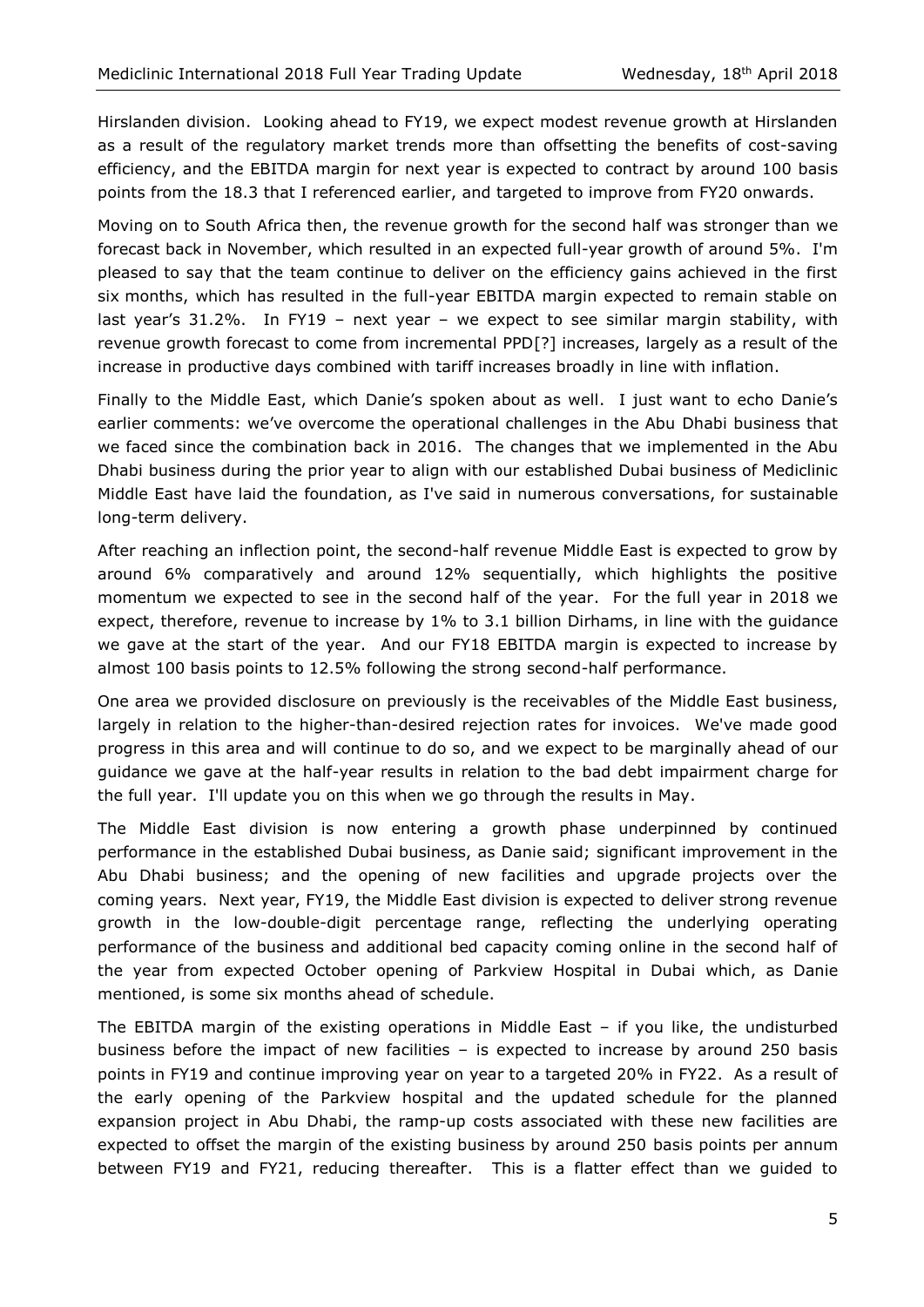previously, when I mentioned that FY20 was going to be the high water mark with a 400 basis points effect on margin. So this is a flatter curve and 250 basis points per annum.

The changing guidance is down to the phasing of the new facilities. This, combined with the continued underlying performance, improvement in margins of the existing business and strong revenue growth, represents a positive financial outlook for the Middle East business over the coming years.

Finally on the Middle East, a quick reminder with your model that, with the new Parkview hospital opening earlier than expected, you'll probably need to update your D&A assumptions for the Middle East from FY19 onwards.

At the Group level then, after the translation effect of current currency movement, FY18 revenues are expected to be up around 4% at £2.9 billion and adjusted EBITDA up around 3% at £0.5 billion. The adjusted earnings per share, impacted by the equity accounted share of reported profit after tax from Spire, is expected to be broadly flat on the prior year FY17, which I remind you was 29.8 pence.

You'll no doubt have noticed that we've indicated a potential impairment charge relating to the goodwill and intangible asset carrying values in Hirslanden. On this, in accordance with IFRS, the Group performs an annual review of the carrying value for goodwill and other intangible assets at a cash generating unit level. In Switzerland, the combined impact of changes in the market and regulatory environment and our increased focus on returns have impacted the recovery amount calculated with the value in use methodology that could potentially give rise to an impairment of intangible assets of between £400 and £600 million. Any potential impairment charge will be non-cash and excluded from the adjusted earnings matrix.

And then finally, the Group will adopt the new IFRS-15 accounting standard, which is revenue from contracts and customers, from  $1<sup>st</sup>$  April 2018. The new accounting standard has implications for the Middle East division, where we expect certain operating expenses to be reclassified and set off against revenue. We'll clearly give further details on this as part of our FY 18 results on 24 May 2018.

With all of that I'll hand back to the operator so we can take some questions on the line.

### **Q&A**

**Operator:** Thank you very much. If you would like to ask a question, please press \*1 on your telephone keypad. Please ensure that the mute function on your phone is switched off to allow your signal to reach our equipment. Once again, it is  $*1$  if you wish to ask a question. We have a question from Alex Comer from JP Morgan. Please go ahead.

**Alex Comer (JP Morgan):** Hi guys. Congratulations on the turnaround in the Middle East. A couple of quick questions from me. Just as we look forward to the next six months, obviously bringing on the Parkview hospital ahead of schedule is a positive for the business, but I would imagine you've had to accelerate your hirings. So when we look at that guidance for margin, are we looking at a reduction in the margin versus last year in the first half and then a big bounce back, or is it going to be smoother than that? Because my thinking would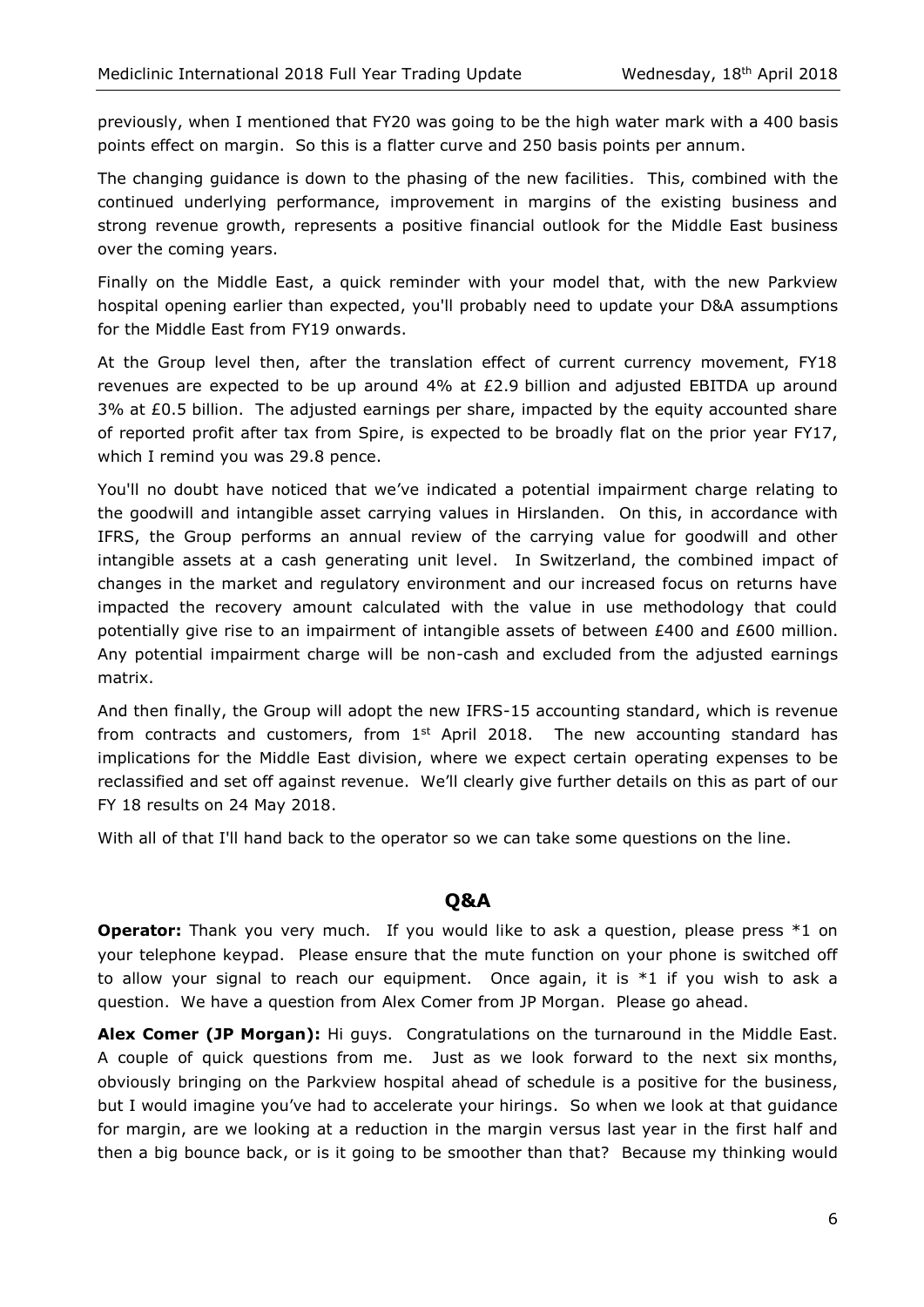be that you'd have some pressure on your first half margins, I think, in the Middle East. I think Ramadan's also in the first half this year. So that's the first question.

Secondly, you know, you talk about targeted improvement in margin in Switzerland in 2020. I was just wondering, within that improvement, how much of that is self-help? You know, can you give us some guidance on what your self-help plans are to maybe support margin, and how much of it is sort of expectation of sort of regulatory pressure sort of easing a little bit?

**Danie Meintjes:** Morning Alex. Danie here. So thank you; we are really proud of what was achieved in the Middle East. Thank you for that comment. Your question, just to repeat what you asked, is the hiring, now that the new hospital is opening earlier – whether that additional salary cost will put  $a$  – will be a drag on the margin compared to the previous six months. Is that correct?

**Alex Comer:** Well, just from a forecasting perspective, you've had a big bounce back in the last six months in the Middle East. You had a very weak sort of – or weaker first half last year. I'm just wondering, do you expect your margin in the next six months to be better or worse than you achieved in the first six months of the current financial year?

**Jurgens Myburgh:** Yeah, Alex, we haven't broken that out at this stage. I'll be able to give you some colour on that in May. I would say that - and you're right, there is seasonality in it. There would be cost without any revenue associated with that. So that would be ordinarily a seasonal as well as a structural drag on margins. But I can't give you more colour than that at the moment. So I'll do that in May.

**Danie Meinties:** And then the second question was Switzerland – I just want to understand that one. Is the improvement in margin as we guide post-2020 – are you asking what will contribute to that mainly?

**Alex Comer:** Yeah, I'm just asking if you – within that guidance, have you got, you know, saving programmes yourself, or is that just on the basis of easing of regulatory pressures?

**Danie Meintjes:** It is mainly focused on internal focus. We've highlighted the 2020 mainly for the background just to give you some comfort. The 2020 programme, as we've explained many times, is a big reorganisation to simplify, standardise and centralise, which involves quite a number of IT projects. It's a costly exercise. To give you comfort, they've done the cut over to the new programme for the initial number of hospitals in the Zurich area and the corporate office and [inaudible] as well. And the Zurich hospitals, they did the cut over on the long weekend; all went fine. Obviously small teething problems, but we are generally satisfied. So the first indication that that big process is going - obviously, flowing from that, you do carry a certain cost in terms of running that programmes. Very costly advisers. That will fall off. That will make a contribution. Secondly, there will be a phased change of how they run the business, bring certain support structures in a more effective way to the centre and then wean off some of the cost at a hospital level. But that will be phased in. Very difficult to give you an exact number, but those will be some of the key contributors.

May I also say – and I – the regulatory change on the outmigration of care – the surgical procedures now reimbursed at a TARMED tariff. It is a flux – everything is in flux. My personal view is, and the feedback that we get also from external sources, is that price point for surgical procedures at TARMED tariffs is, I think, over the long term need to be revised.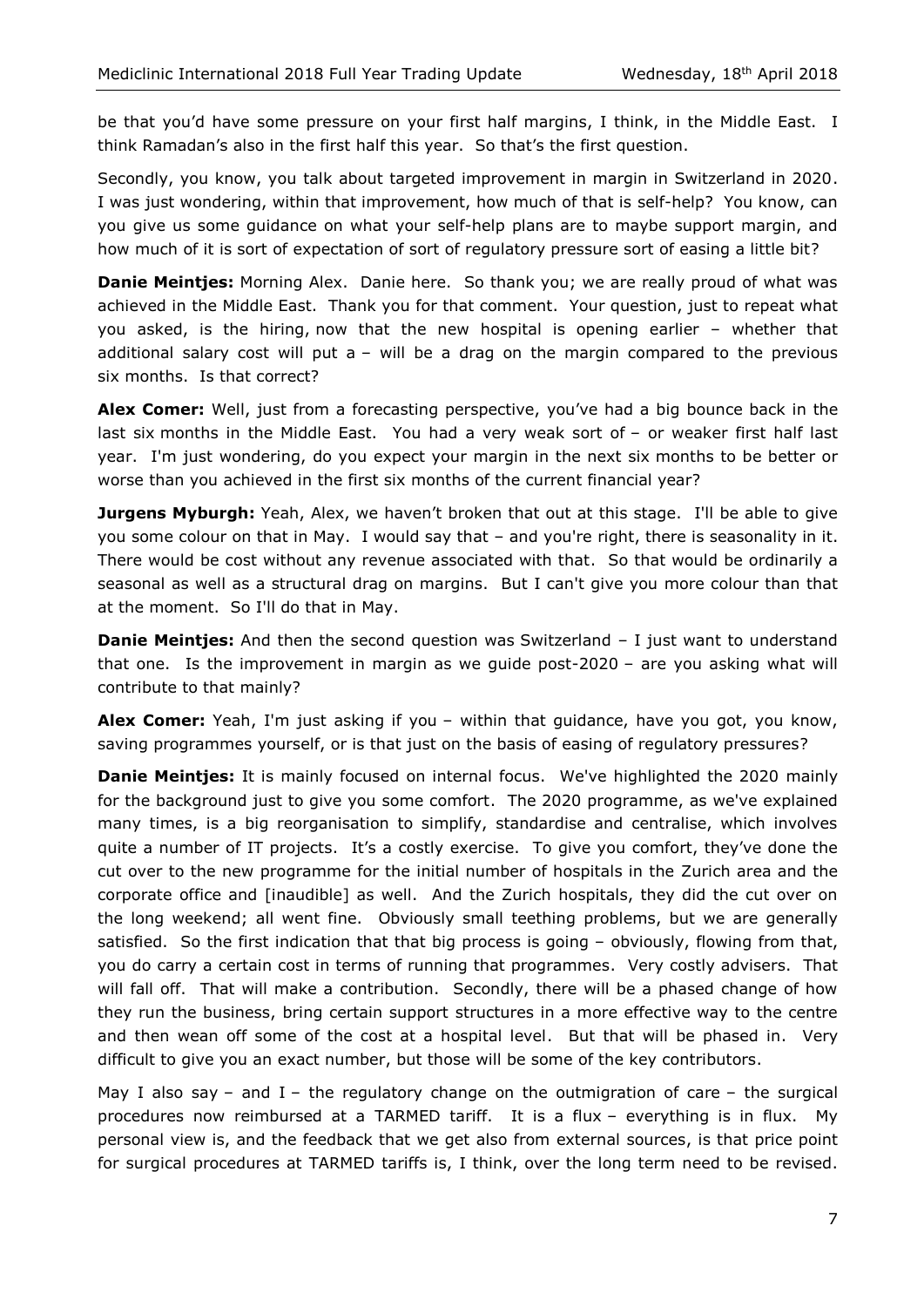And I'm confident, but we haven't [inaudible] in terms of absolute numbers in the guidance. But I'm positive that that can ease and get a little bit of improvement going forward just from a balancing point of view.

Jurgens, you want to add?

Jurgens Myburgh: Yeah, I think that's right. I think, Alex, what we're baking into those numbers is the ongoing discipline around OpEx, which is around personnel cost and efficiency, it's around supply cost and repairs and maintenance. So I think it's a focus on that and an ongoing focus on that, and as Danie indicated, you know, Hirslanden 2020 as well.

**Alex Comer:** Okay, thanks.

**Jurgens Myburgh:** And clearly some top line growth as well. That [inaudible] as well.

**Alex Comer:** Thanks guys.

**Jurgens Myburgh: Thank you, Alex.** 

**Operator:** We are now taking our next question from James Vane-Tempest from Jefferies. Please go ahead.

**James Vane-Tempest (Jefferies):** Yes, hi, good morning. Thanks for taking my questions. And I'll just have two if I can. On Parkview, just wondering whether you can give us a sense of the opening phasing plans in terms of outpatients, which kinds of specialties will be initially, number of beds which you have licenced, and how quickly you expect those to be ramped up, please.

And then secondly, again on the Middle East business, clearly the quality of revenues you're generating now is resulting in lower provisions. But I'm just kind of curious over the midterm when you're looking at underlying margin expansion. Is part of that due to the expectation of lower provisions improving profitability? Or if you're able to kind of improve on that basis, that would be further upside. Thank you.

**Danie Meintjes:** Thanks James, Danie here. On your first question, Parkview, the planning at this stage, and I've indicated in the past, due to the plot size – three plots being sort of put together – the layout is such that we will have to open a certain component to offer a reasonably smooth service for the hospital. But the plan is to open 100 hospitals. As I said previously at the six months, we have started recruiting already and they have doctors already recruited. The disciplines will be  $-$  let's call it the bread-and-butter disciplines, being orthopaedics, general surgery, internal provision medicine, paediatrics, maternity – but the plan is also to do non– or invasive cardiology there. But it will not be open cardiac surgery, it will not be neurosurgery. It will be the normal run of the mill, and then with a reference into the city hospital for the high-end cancer treatment and for cardiac surgery and neurosurgery etc. So those will be the disciplines. But the team – and we are very comfortable and very proud on the progress they've made with recruitment which is, as we all know the key starting point for the success of the hospital. Does that answer your question?

The ramp up – maybe just on the ramp up. We've got it in our models. We don't share it with the market. But it is a gradual build up. And obviously, depending on that phased build up will depend how quickly we open the rest of the hospital following from there. Jurgens?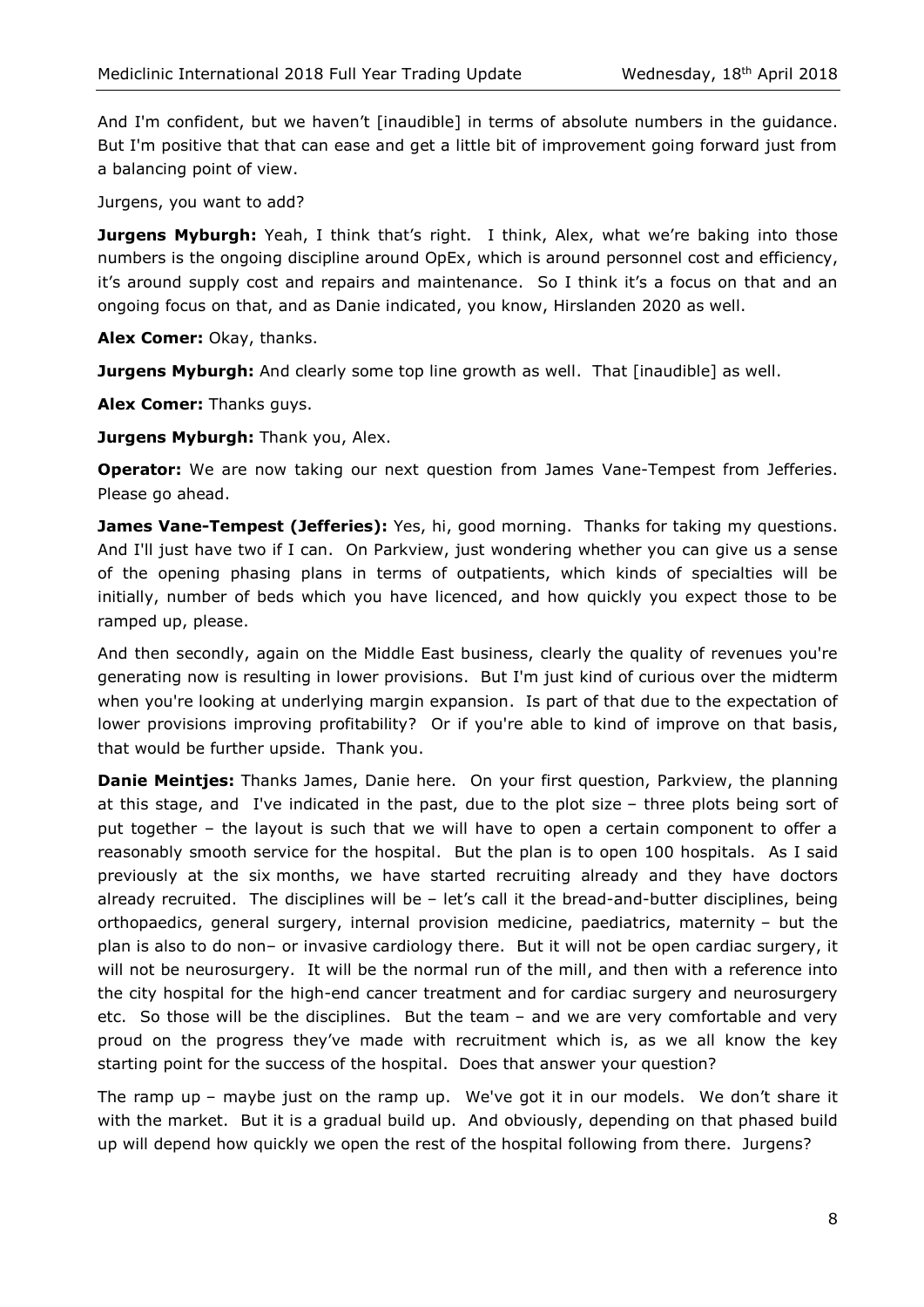**Jurgens Myburgh:** I think we'll open up roughly half of the hospital on day one and then ramp up over time. But it's a phased ramp up. And I think the important point, as Danie stressed, is that we've started, you know, from a hospital manager perspective and from a physician perspective as well.

**Danie Meintjes:** There was proper clinical planning not to replicate the high-end disciplines and how to make sure that we don't cannibalise our existing hospitals. But due to the distance from our existing hospitals and the very location, as I spelled out in my opening remarks, we are absolutely positive about the location and the good takeoff when we open the hospital. The second question –

**Jurgens Myburgh:** The second point, James, on the margins going forward and the impact that that did have on the  $-$  it is  $-$  there's obviously a tailwind of that but it's not a key driver. The key driver of margins for us going forward is revenue growth and the operating leverage that that gives us. And it's revenue growth driven through a combination of volume increases that we drive through the hospitals where we have the capacity, particularly in Abu Dhabi, with doctors coming online. And improving on the quality of revenue as well, which is in line with our strategy of - our basic plan strategy. Inpatient versus outpatient, higher acuity work. So for us the cost base is a good one, it's a reasonable one. And it's about driving the revenue to be able to improve the margin over time.

James Vane-Tempest: That's great; thank you.

**Operator:** We are now moving to Hassan Al-Wakeel from Barclays. Please go ahead.

**Hassan Al-Wakeel (Barclays):** Thank you. Good morning, gentlemen, and congrats on the release today. I've got two questions on the UAE, please. So firstly, could you please talk about the volumes that you're seeing in the Abu Dhabi business, and specifically around the Thiqa patients. How are they trending and what is the opportunity here [inaudible] at the onset of this [inaudible] or at the time of acquisition? And secondly, could you talk a bit about the cost base as you see it in the Abu Dhabi business? Is it in the – you know [inaudible] it should be. Do you still think that the cost base in Abu Dhabi is in the right place, and can you talk a bit about the operational leverage that you should see from this business in the future? Thank you.

**Danie Meintjes:** Yeah, I will fire away. The volume in the Thiqa business specifically, I do not have the numbers in front of me in terms of when we took the business over, but you will all recall about the co-payment and all the challenges we had around that. But if I look at numbers in front of me for Thiqa patients or inpatients, we saw a 83% increase on inpatient admissions on the Thiqa line, year on year. The second half was dramatically more – more than 100% up first half, 40% over the year, 83. So it does include the new hospital that we opened, but it's a relatively small hospital. And it's reported in the past that that hospital, the Al Jowhara, is very particularly focused towards the Thiqa patients. But yes, we saw an absolute positive trend. Can it go with the same numbers going forward at the same capacity? Very difficult to predict. I would say it should slacken off over time. But it is clear that our attractability to the full spectrum of the patients there, specifically the Thiqa, is working. And then similarly, as we reported previously, our basic plan is coming down. So activity to a certain extent less, and as David[?] always said, the same doctor seeing actually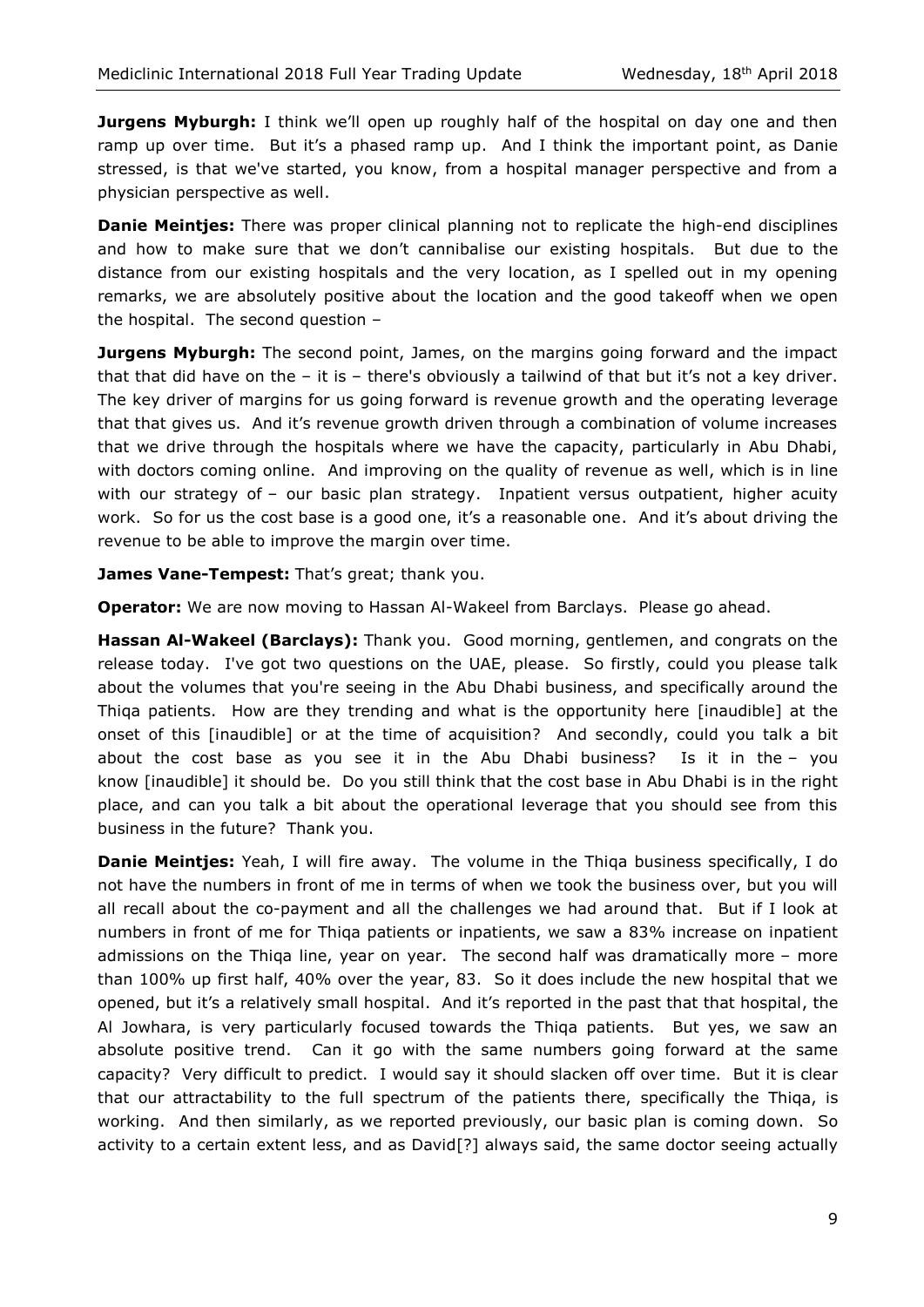a little bit less patients sometimes but earning significantly more due to the bias to the higher priced work. So that is working.

**Jurgens Myburgh:** I'll add to that and then answer your second question, Hassan, is that just to give you another data point which we'll share at year-end as well. But the – our insurance mix and the evolution of that is quite important for us. And we've spoken about our strategy of increasing our Thiqa and enhanced business and, by implication, decreasing our basic plan patients. And if you look at inpatient and outpatient activity, basic plan patients are now less than 25% of the total mix of insurance. And so obviously the inverse of that is that 75% of our work now is enhanced and Thiqa. And that's a core part of where we wanted to get to and how we wanted to continue to evolve in that business.

And that goes to the point I made earlier in response to James's question about improving the quality of revenue of the business. And that also in part goes to answering your second question around margins. As I said to James earlier, for us, we've done a lot of work on the cost base of the Abu Dhabi business. We've done a lot of work integrating or combining the two businesses and, as a result of that, we had headcount cuts, we had cost cuts. We merged the head office infrastructure. And so all of that has been done. And so, for us, the strategy here is about revenue growth through volume growth firstly, and secondly improving the quality of that revenue.

**Hassan Al-Wakeel:** and so – but just on the underlying business, do you expect costs to increase materially or do you believe the cost base for the underlying business is there or thereabouts?

**Jurgens Myburgh:** I don't expect it to increase materially, no. And that's why we say, if you look at our margins, we're saying – you know, we're expecting next year to be able to – in the underlying business – have an improvement of 250 bps in margins. So that's a reflection both of the anticipation of revenue increase on  $a - I$  would regard as reasonably stable cost base. Of course you won't have a cost base that's not increasing at all. You have a certain element of variable costs, you have your inflation increases going through. But what you see in that 250 is the operating leverage of quality of revenue over a stable cost base.

**Hassan Al-Wakeel:** Great. And one more, if I may, again on the UAE business. Can you comment on Airport Road? There's been quite a lot of commentary around Parkview. It would be great to get an update on Airport Road and any reasons for some of the delays there.

**Danie Meintjes:** Airport Road, just to remind you, we did minor refurbishing. If you go into the hospital today it looks completely different. With a strategy of getting the basic patients out, we had to get the ambience etc more in line with our clientele being the enhanced and the Thiqa. So that we've done. But when we bought the business, there was already an approved plan to extend the hospital in terms of general hospital activity, replicating certain services almost in an adjacent building. We stopped that. We addressed, we re-planned. We then came to the conclusion that we do not want to replicate services; we want to leverage on the central costs. We know that the same facilities can do more with our basic plan process. We created actually capacity to a certain extent. But with the success and our analysis of the need, we are absolutely aware of the cancer treatment need in the area and, as we announced, that addition has now been converted to a replication of almost the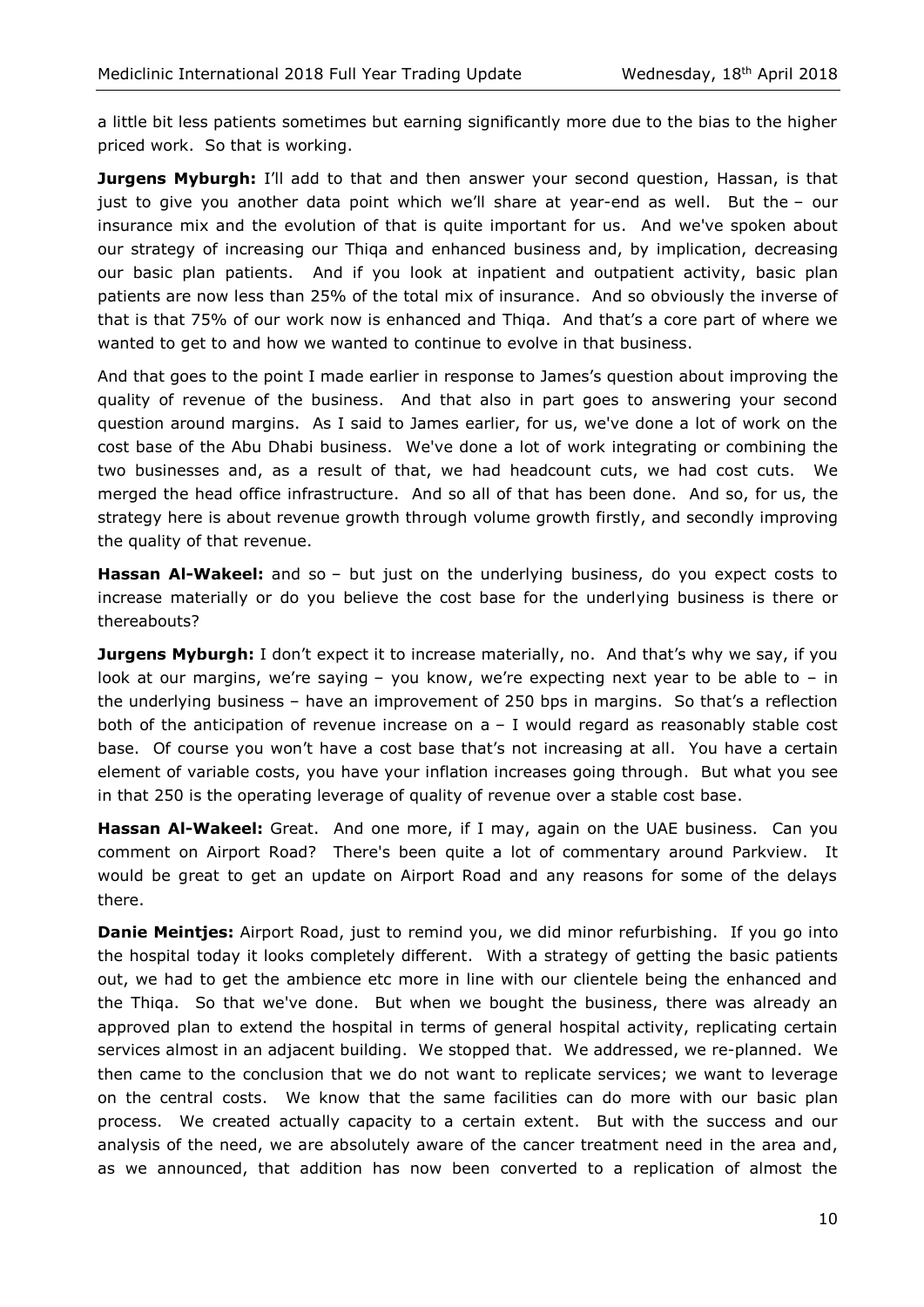[inaudible] cancer treatment component. But we had to reconfigure, we had to get the approvals, we had to negotiate with the landlord, and also the builder. All of that took time, but we are very confident that that futuristic investment is much better aligned for the local need and it will give some operational leverage because of course you will not replicate any services there. That is the background to the delays and the changes.

**Hassan Al-Wakeel:** Excellent. Thank you very much.

**Danie Meintjes:** Thanks Hassan.

**Operator:** Our next question comes from Hans Bostrom from Credit Suisse. Please go ahead.

**Hans Bostrom (Credit Suisse):** Good morning, gentlemen. Hello. Three questions for me. First, your comment on South Africa about flat membership growth in 2019. I mean, if anything I would suggest it possibly sounds a bit conservative, given the presumably brighter outlook for the South African economy. But I suppose, could you give us a sense of how much of a lag you'd expect to see between membership growth and employment growth in the market based on previous recoveries of the economy? That would be helpful to give us a sense of what type of lags we're talking about and how that might develop over the next several years and not only 2019.

Secondly, could you also give a comment – or more specific comment regarding the increased D&A that I think you, Jurgens, mentioned, relating to Parkview? How much are we talking about in 2019 in terms of increased D&A?

And thirdly, on Hirslanden, you did mention six procedures that were impacted by this change in reimbursement regime. Could you give us a sense of how significant that is in the overall business at Hirslanden at the moment, or indeed which ones this picks up? Thank you very much.

**Danie Meintjes:** Thanks, Hans. On South Africa, I do not dispute – I think the business environment in south Africa, the whole vibe in South Africa post the leadership change is very positive. Our President [inaudible] England is on a major drive for foreign direct investment, job creation, etc. But those are plans – I think those are policies that need to be implemented to really have an effect on the ground at the end of the day. So there are green shoots, but we are not building in optimistic blue-sky growth in terms of employment. As you rightly said, if you see the formal employment, there is a little bit of a lag factor in terms of the membership taking up. But I'm positive. I think in my own personal view, I'm more positive, more optimistic about growth in South Africa going forward. But that is in the medium term. For the immediate years that we've done the budgets and we approved going forward, I think it is unfortunately still in an environment under the previous – let's say negative economic environment that we will have to operate. But for that reason we maintain our facilities. We did add some capacity as we reported, but we are not doing major add-ons just on the hope of green shoots coming through.

But Jurgens, anything you would like to add on that?

**Jurgens Myburgh:** No, I think that's about right. I think - you know, Hans, it's difficult to predict when your economic growth would start adding to formal employment. It could be medium term, it could be a year to three years. And for that to then become part of the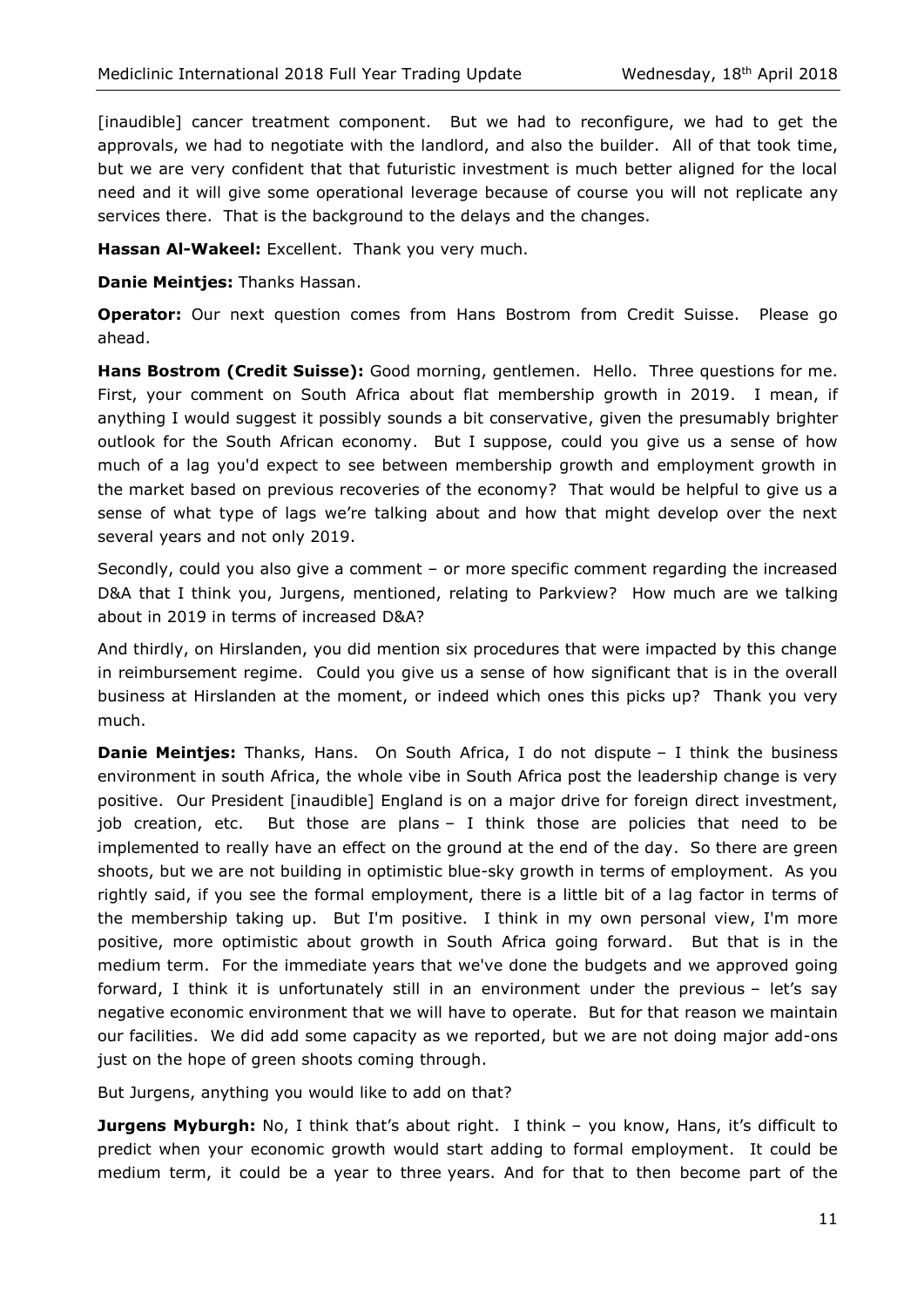formal employment and the medical scheme population – as Danie said, our job here is to maintain, and we have an upgrade cycle that we're going through which is very important for this business. And we continue to invest and we continue to grow marginally. But I think very positive signs from a framework perspective for good economic growth in the medium term.

**Danie Meintjes:** I think that the business confidence in South Africa picks up. Wherever you go, there are positive signs people are prepared to sort of contribute etc. But don't underestimate the value that five additional day hospitals can bring by creating capacity in your existing hospitals, getting the higher-revenue work in, and yes, you commented on the PPD days, but if you look at our revenue and the quality of revenue, and if you look at specific procedures that we focus on, I think we did pretty well under very difficult macroenvironment in South Africa. And the team here was really on the brakes with costs, and we saw the results of that. We were also positive surprised.

In terms of the D&A for the Parkview hospital –

**Jurgens Myburgh:** It's about 15-20 million Dirhams.

**Danie Meintjes:** And then Hirslanden, the six procedures - so yeah, the indication is six procedures. We know worldwide that there's a trend that more and more work and leading to more and more complicated work – not complicated, but a little bit more complicated work – can be done efficiently and safe in less capital-intensive environments. This is a starting point, but part of 2020, as we reported on previously, is to do a bespoke evaluation per hospital in terms of their needs, their procedures, can they convert, must we do similar in South Africa, adjacent facilities. Because the name of the game for the outpatient surgery centres will be volume. You need volume to make it work at the end of the day, otherwise you are better off doing it in your own converted environment. That need to play out. We haven't got hard data on that, but the fixed list is what we have now. But you've seen, and we reported, that some of the insurance companies already applied what is implemented in some of the cantons on a national basis already. So that is the lay of the land, but we factored that into our guidance and into our business model.

**Hans Bostrom:** But when we talk about the six procedures, is this fully covered by that 25 million Swiss francs, or are we talking about potentially being more than that in terms of –

**Danie Meintjes:** The 25 million – the 25 million Swiss francs on a 12-month basis – just to be absolutely clear – are related to the historical outpatient activities. It can be radiology, it can be pathology, it can be emergency unit consultations. It can be doctors' consultation fees for doctors that we employ like – whatever. So those are the outpatient procedures that were traditionally done in outpatient. The additional component that we are referring to that is a phased approach is work that was in the past done inpatient, at inpatient tariffs, that are now done at the TARMED tariff. And that is where I commented – I think that TARMED tariff, over time, will have to be revised. That is tariffs related to a surgical procedure that was reimbursed at an inpatient tariff in the past.

**Hans Bostrom:** But I presume your financial guidance would have to recognise that these previous inpatient procedures are now likely to shift outpatient and, even if it only in the short term, on lower rates. But I just want to get a sense of how significant that is in financial terms for you, because that sounds as if that is in addition to the 25 million.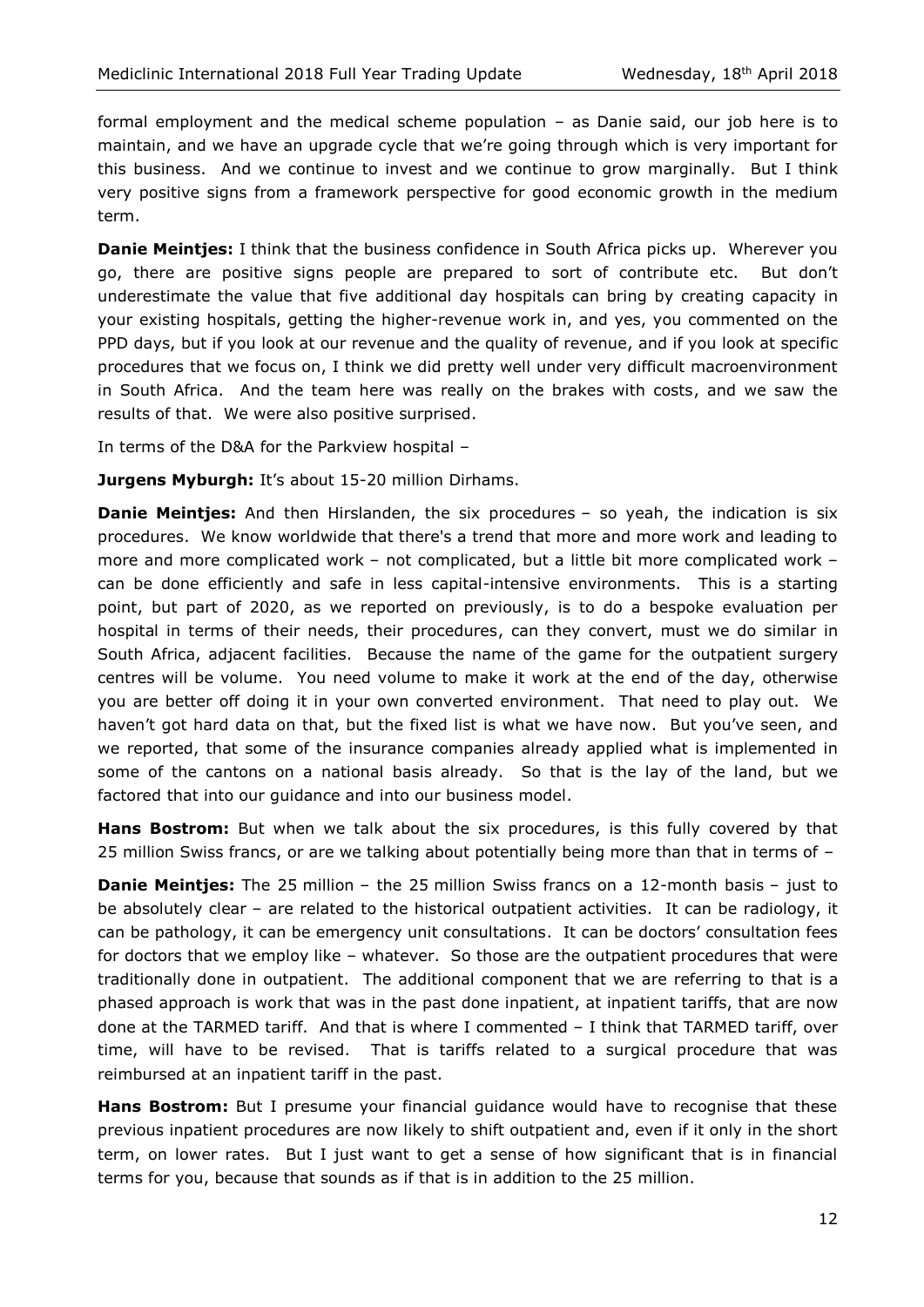**Danie Meintjes:** I don't have that number that I can share with you now. At the year-end results we will have clearer numbers, we will share it with you in more detail.

**Jurgens Myburgh:** I think the important point, Hans, is that the - as we've said, the three key components of how the business has been rolled out. Firstly we've seen the rollout in Lucerne on  $1^{st}$  July. Secondly we saw the rollout of the four additional cantons on  $1^{st}$  January. And then we've also seen some of the funders adopt us into some of the cantons as well. The important point is this: the manifestation of the outmigration of care is a combination of tariff and volume. And so a lot of what we've been talking about since November, you know, around – where our revenues are going and what the values are doing – and you can see here, you know, we break out the volume growth. I think some of that already bakes in the outmigration of care.

So to try and answer your question, it's difficult to isolate the effect of outmigration of care on the business, but at the same time we have calibrated – obviously this year is already calibrated to the extent that it's reality – but next year as well, we've baked that in. But what we're saying is this landscape is evolving and we're adapting to it. And there are two ways to adapt to this, and we have to do both. We have to, A, adjust our cost base through a combination of personnel costs, supply costs, you know, addressing and prioritising R&M, and that we do. But in addition to that we are adapting the modality of care, which is a more systemic way of approaching the long-term business here. So it's difficult to isolate but it's in the numbers. But it's evolving and we're adapting. That's how I would summarise it.

**Hans Bostrom:** Okay. Thank you very much.

**Operator:** Our next question comes from Andre Bekker from Alkan Capital<sup>[?]</sup>. Please go ahead; your line is open.

**Andre Bekker:** Hi guys. I just have two quick questions. The first one is on South Africa. 6.7% revenue per patient increase. Can you tell us how much of that was tariff increase and how much was a change in case mix? And the second question is with regards to receivables in the Middle East. You mentioned that you made good progress. I don't know if you could give us any guidance on the expected impairment charge for FY18. Thank you.

**Jurgens Myburgh:** Right. Thank you, Andre. So on the 6.7% – you know [inaudible] inflation is. It stays between 5% and 6% of that would be inflationary, and the rest would be a combination of case mix and insurance mix. So that's how that breaks up.

On the Middle East provision, we guided at the half-year a number of 90 million. And what we're saying is, we'll probably beat that margin. So kind of take your guidance from that.

**Andre Bekker:** Okay. Perfect. Thank you.

**Jurgens Myburgh:** Thank you, Andre.

**Operator:** We are now moving to Irina Schulenberg from Foord Asset Management. Please go ahead.

**Irina Schulenberg (Foord Asset Management):** Good morning gentlemen. Thank you very much for the call. I just have two quick questions: the first one is on Switzerland and the impairment. I appreciate that it's non-cash; I just want to know what change in assumptions triggered the – obviously the review of the carrying value.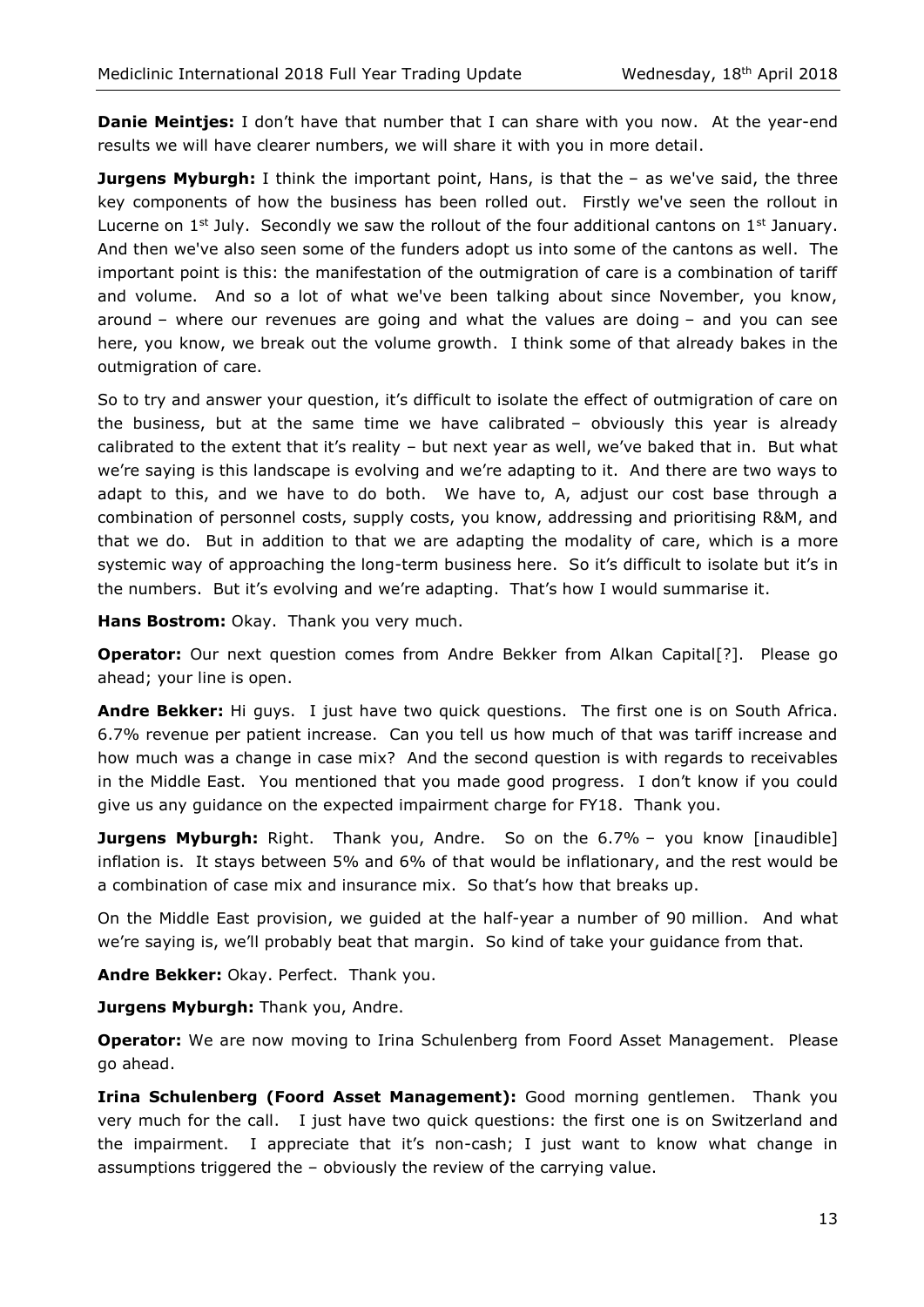And then the second question on the UAE: you've obviously given guidance that underlying business will improve by 250 bps in margin. Is that based on current financials? So in other words – because you mentioned that IFRS 15 will lead to sort of lower top line but no impact on EBITDA, which implies a theoretical improvement in margin. So when you give the 250 bps improvement in that underlying business, does that include the change in accounting standards? Thank you.

**Jurgens Myburgh:** It does not. So morning, Irina, firstly, and thank you for your question. So the 250 is on a – let's call it a constant IFRS basis. So what we'll do in May is we'll break that out to you and show to you what it is on a like-for-like basis. But you're onto it, because the provision in future will be offset against your revenues. So your revenues will be lower but your EBITDA will be the same. So there will be a slight margin uplift going forward. But we'll break that out for you in May and show you exactly what the effect is. But the 250 we're talking about is recorded in a stable IFRS environment.

On the impairment charge, I think, Irina, to try and summarise that, the impairment charge is – I would say it's a reflection from an accounting perspective of what we've been talking about since November of last year, which is the regulatory changes in both TARMED, outmigration of care – the impact of that on our free cash flows in the [inaudible] but also importantly, you know, the assumption in the terminal value. And so, it's – there's nothing that's new in here; it's just a reflection of the changes that we've seen happening over the year.

**Irina Schulenberg:** Okay, thank you.

**Operator:** We now have a question from Terys Maricanis<sup>[?]</sup> from [inaudible]. Please go ahead.

**Terys Maricanis:** Hi, congratulations on the strong results. I was just wondering if you could please give us some colour on the Middle East, the likes for likes. Are they on single-digit growth or double-digit growth? And also if you could please give us some more colour on the working capital and the receivable situation there, if you've seen an acceleration in collections. Thank you very much.

**Danie Meintjes:** Thank you. Terys, we - can you just - the first question - have you got it?

**Jurgens Myburgh:** The question you're asking - and if I'm not answering it, you're welcome to ask it again. But are you asking – what we're saying is we expect the business to grow by low – with low double digits. That's the entire business. And we don't break it out at a revenue level; we tend to do it at an EBITDA level to show you what the disturbed and undisturbed is. But we expected the business to grow at low double digits, and I think that's in the statement.

Your second question on working capital, I think – and I've said this before. The Abu Dhabi market is structurally slower in pain[?]. It's also structurally for us where we have high disallowances and – as a result of those high provisions. And also structurally for us, an area where collections are slower than any of our other territories. So that has had an impact on the collections; it has had an impact on our free cash flow conversion in the region. Having said that though, in the last couple of months of the financial year, we've been – we've seen an uptick in that and we've seen good collections. But overall, relative to where we were a